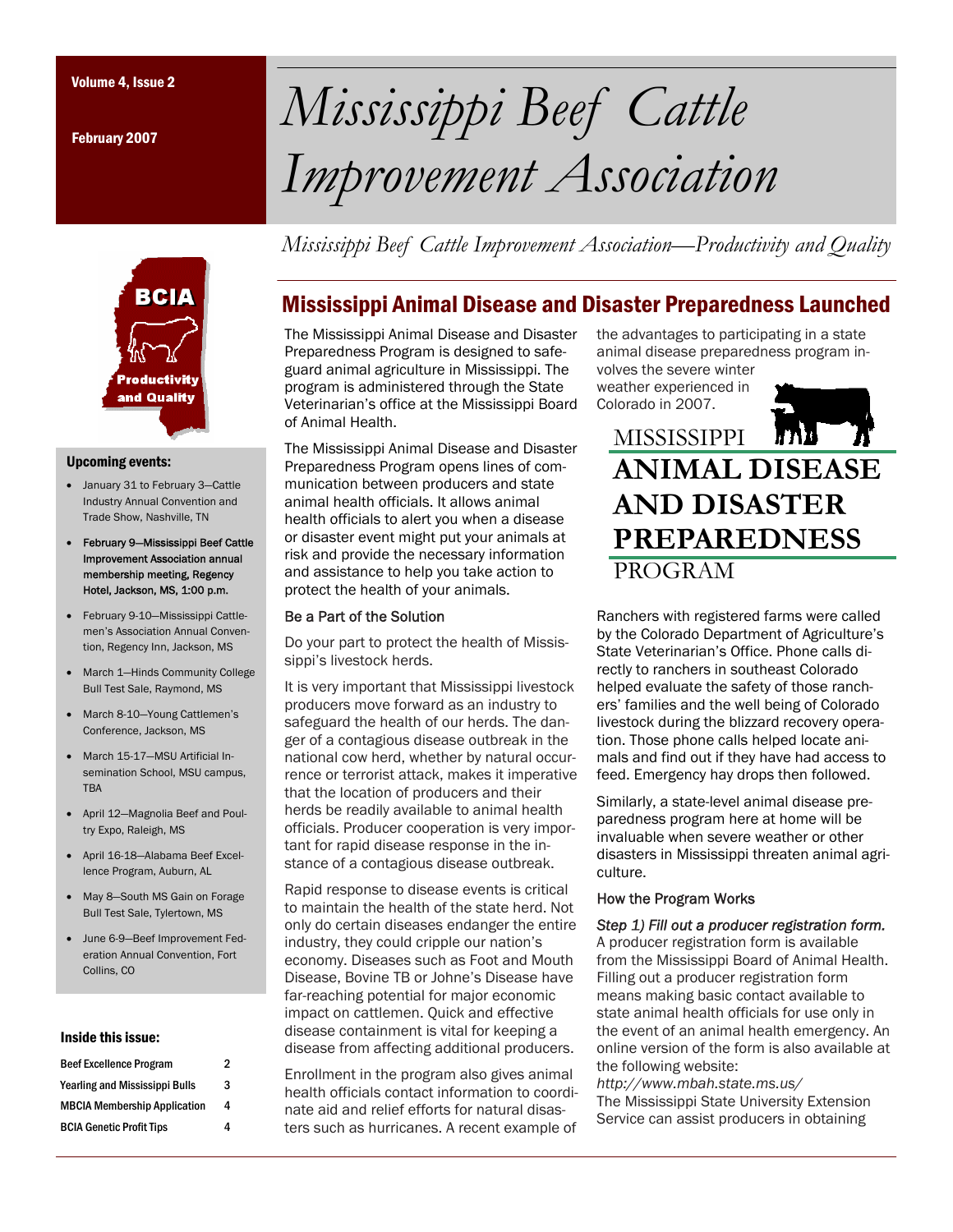

Producer cooperation is very important for rapid disease or disaster response to help protect Mississippi's herds

# Animal Disease and Disaster Preparedness (Cont.)

and filling out these forms as well.

#### *Step 2) Return your completed producer registration form to the State Veterinarian's office at the Mississippi Board of Animal Health.*

Completed producer registration forms can be mailed, faxed, e-mailed, or completed online. Contact information for the State Veterinarian's office is included on the producer registration form.

#### *Step 3) Receive your unique producer registration ID.*

A randomly generated unique producer registration number will be assigned to your producer registration form. You will receive a letter from the State Veterinarian's office confirming receipt of your producer registration information and notifying you of your producer registration ID. In the event of an animal health emergency, this information will be used to rapidly respond to the emergency to protect your animals and Mississippi's livestock industries. Otherwise, this basic contact information will sit in a database at the Mississippi Board of Animal Health.

#### *What does it cost to sign up?*

Enrollment in the program is free of charge to Mississippi livestock producers. The only cost is a few minutes of your time to complete the sign-up process. This is a small price to pay for protecting the health of animal agriculture in Mississippi.

#### *Why should I register my farm?*

In an animal health emergency, no one can help you protect your animals if they do not know you are there. This basic contact information opens the lines of communication between producers and animal health officials. Registering your farm means that you will be alerted quickly when there is a potential disease threat to your animals. You then have the information and assistance you need to take action and protect your animals and your investment.

#### *Where will the data be stored?*

The Mississippi Board of Animal Health will be responsible for keeping the data on file. The information provided as part of this state animal disease preparedness program will only be accessed on an as-needed basis in the event of an animal health emergency.

What Do I Need to Know?

# Mississippi Producers Invited to Beef Excellence Program

The Alabama Cooperative Extension Service has extended an invitation for Mississippi beef producers to attend the Beef Excellence Program on April 16-18, 2007 at the Auburn University campus.

This hands-on course focuses on beef endproduct. Topics covered include live animal evaluation, selection for carcass merit, preweaning management practices affecting end product, whole animal marketing, HACCP training, USDA Yield and Quality Grading, meat fabrication, retail cuts, carcass pricing of fabricated cuts, grid marketing, feeder calf pricing, alternative marketing strategies, marbling, ultrasound data, DNA testing, taste panel, tenderness, carcass evaluation, injection sites and meat quality, and what Alabama feeder cattle look like in U.S. packing plants.

Registration is due by April 2, 2007, and

participant space is limited. Cost for the entire course including all course materials, meals, and breaks is \$200 per participant.



For more information contact: Josh Elmore (205) 646-3610 Bob Ebert (334) 844-1563 Dr. Lisa Kriese-Anderson (334) 844-1561

The Beef Excellence Program will be held at the Lambert-Powell Meats Laboratory, 500 Shug Jordan Parkway, Auburn, AL. The Mississippi State University Extension Service is planning a similar program to be hosted at Mississipppi State University on June 28-29, 2007.

*"…This hands-on course focuses on beef end-product and covers a wide variety of topics relevant to Southeastern cattle producers…"*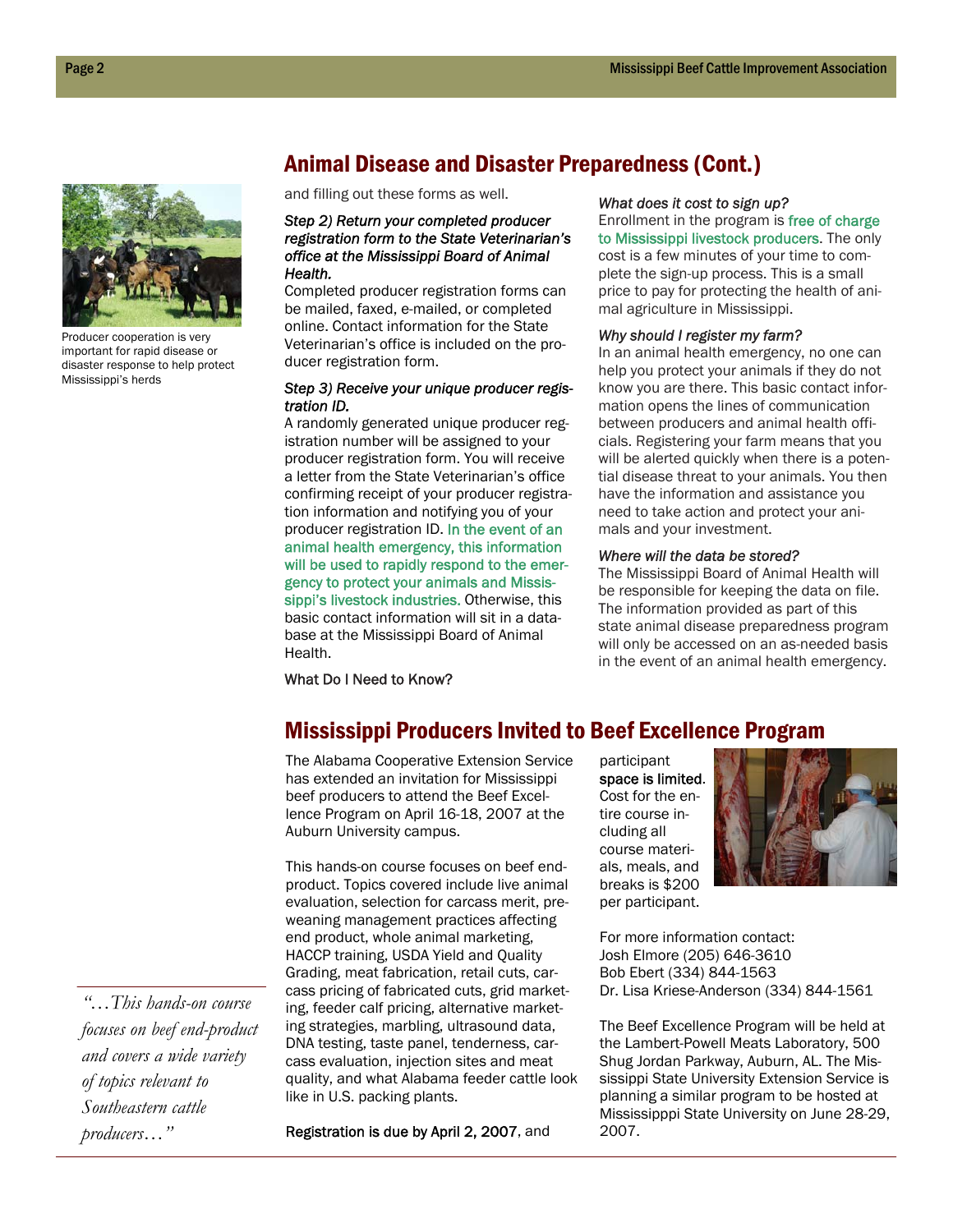# Consider Yearling Bulls and Mississippi Bulls

#### *By: Lance Newman, Area Livestock Agent, MSU Extension Service, Oxford, MS*

More cattle producers are realizing that they need quality bulls to breed cattle. Cattle producers know that if they are going to get top dollar for their calves, they must start with good bulls.

There are some advantages and some disadvantages to buying a younger bull. One advantage is that you get to purchase bulls that have not yet been picked through. Most purebred producers will let buyers purchase bulls as yearlings or younger. This can help with getting the best quality bull you can afford. Now is the time to be looking for a bull to use this winter and spring. Most purebred breeders have weaned their springborn calves and will be glad for you to look through them. They may also have fall babies on the ground for you to start viewing.

By purchasing a younger bull, you are able to use him lightly. I strongly emphasize LIGHTLY. Too many times we just turn bulls out and forget them. We cannot do this, especially with yearling bulls. Producers ask me, "How many cows can a yearling bull breed?" My first answer is not about how many they can breed, but about how long are they left out. Yearling bulls should not be left out more than 45 days at a time. These animals are still growing and maturing. They need time to do so. They cannot do that when they are out trying to breed a herd of cows. Please note also that none of our bulls should be out more than 90 days at a time. The big disadvantage of buying a younger bull is that you will have to continue to grow and maintain this bull. When purchasing older bulls, there is still a growing and maintenance process, just not as much as with yearling bulls. Also, the younger bulls will not be able to handle as many cows as older, mature bulls.

I encourage you to look at purchasing younger, good quality bulls. Good quality two-year-old bulls are difficult to find because many producers are buying earlier, selecting better quality in the beginning, and planning for that bull before he needs to be turned out. We cannot wait until the last minute because the good bulls will be gone.

Plan ahead, and this plan may include purchasing a yearling bull as your next bull.

#### Mississippi /Southeast Bulls

Too many times I hear of producers who have gone to Texas, Montana, Kansas, Nebraska, etc. to purchase bulls. I am not denying that there are good bulls out there, but many of the bulls right here in Mississippi and the Southeast are just as good.

Our producers are some of the most aggressive producers and are using the same breeding/genetics as those in many other states. With the use of A.I. and embryo transfer many our producers are using the same genetics. Not to mention that the Mississippi and Southeast bulls will be better adapted to our climate.

The major advantage that some of the breeders out West have is strictly numbers – it is not quality. We do have some local producers that are large enough to fill a big order of bulls to purchase if contacted early enough. This is why we need to plan early to purchase bulls and get the best quality that our producers have to offer. If you have not visited with some of them yet, I encourage you to do so.

I have been on both sides of this issue as I used to sell bulls here in Mississippi for a purebred cattle operation and know the challenge of the ever-increasing demands from the producers. They want the best bull for the least amount of money. In my role now as an Area Extension Agent, my job is to help educate the producers so hopefully they can make informed decisions that can help improve their operations.

There are several easy ways to find out about Mississippi bull producers. First, contact your local Extension Service office to find local breeders. Other sources are the Mississippi Cattlemen's Association, MBCIA, Farm Bureau, as well as regional publications. Work with your Extension Agent or Extension Specialist to find others that fit your specific needs. Mississippi purebred producers can meet your needs. Just take time to visit with them and see what they have to offer.

*"…Cattle producers know that if they are going to get top dollar for their calves, they must start with good bulls..."* 



It is important to visit with breeders to find bulls that fit your specific needs.